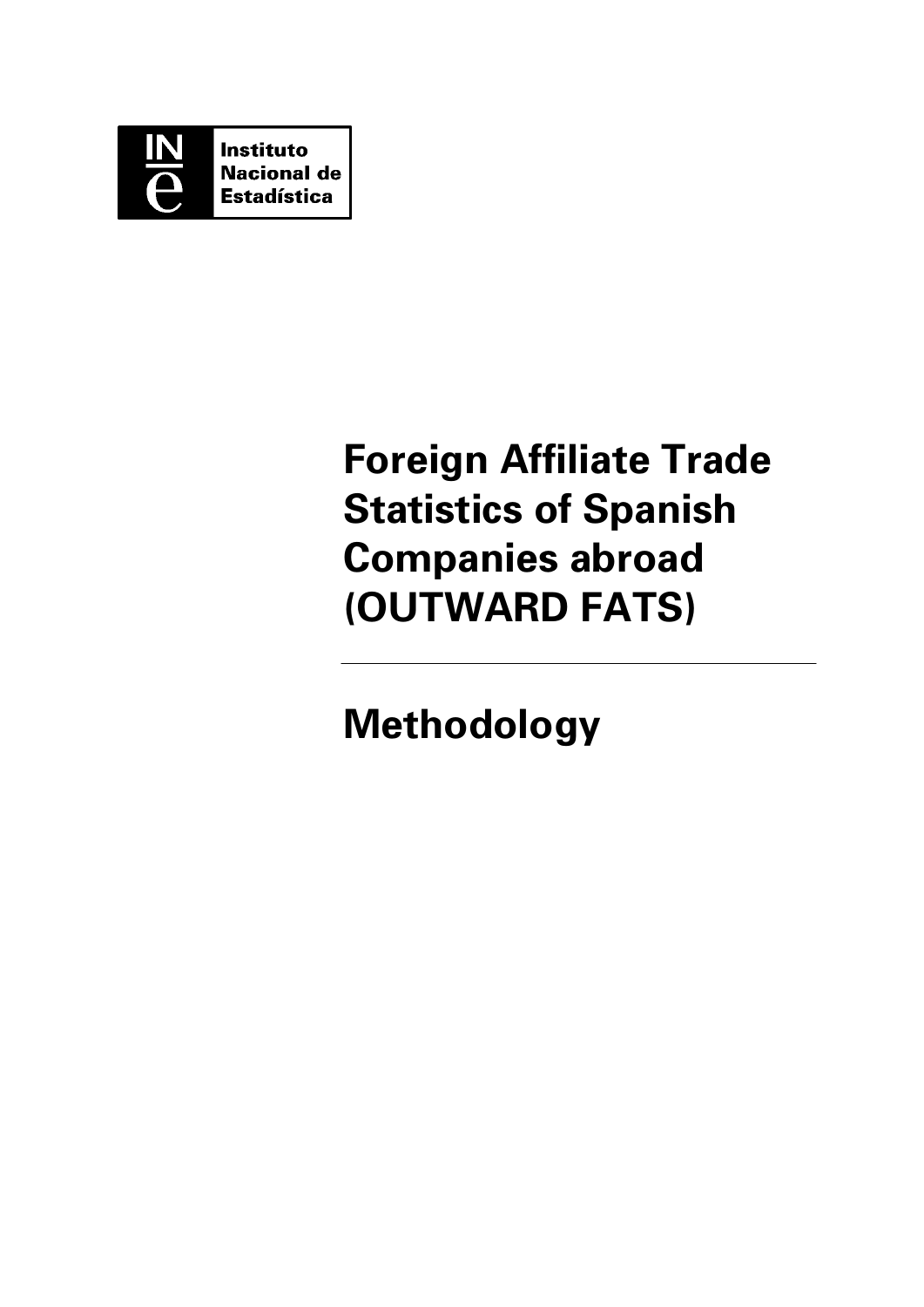## **Table of contents**

Foreign Affiliate Trade Statistics of Spanish Companies abroad Methodology

| 2 Methodological framework: source of administrative information  4 |  |
|---------------------------------------------------------------------|--|
|                                                                     |  |
|                                                                     |  |
|                                                                     |  |
|                                                                     |  |
|                                                                     |  |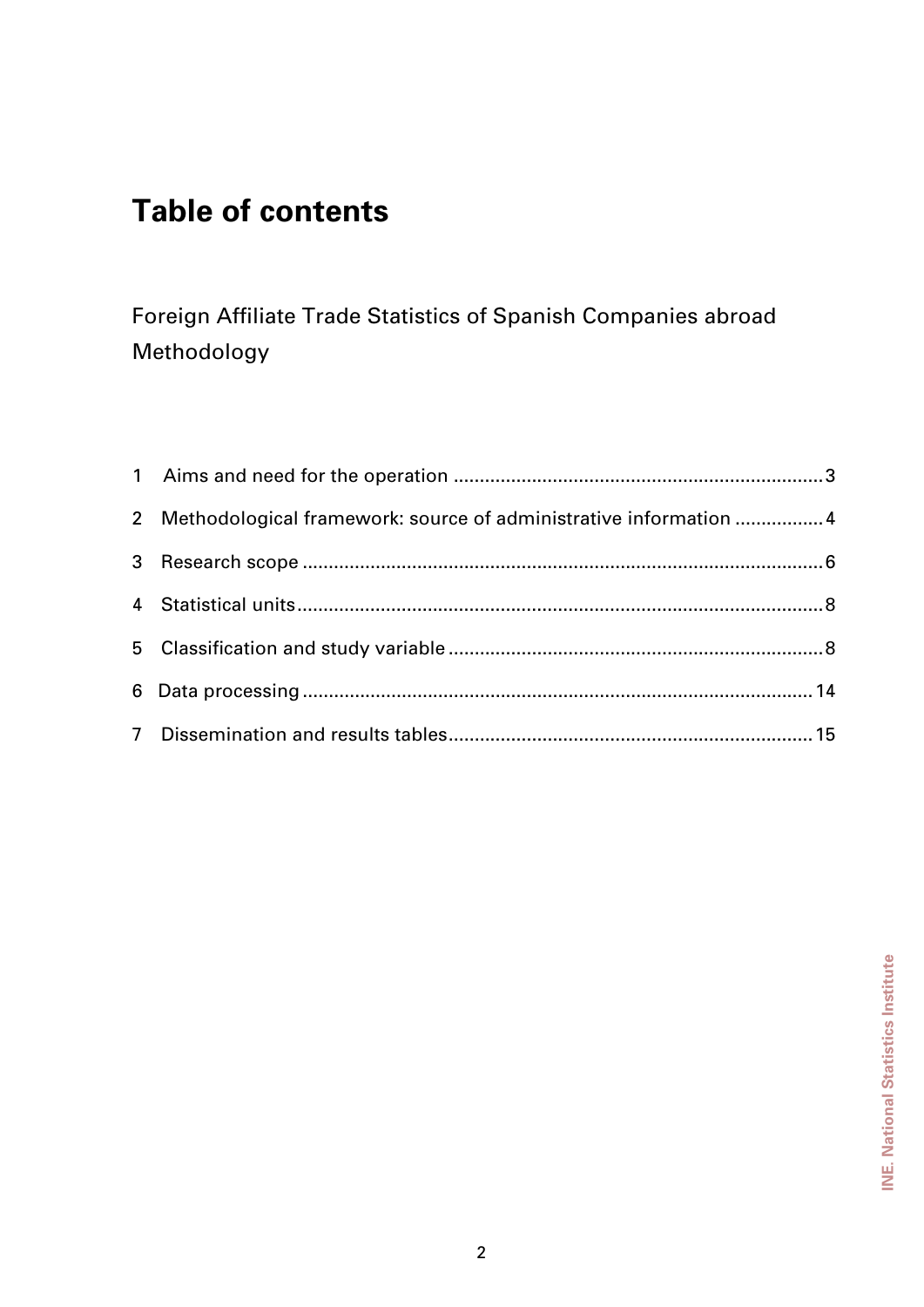## **Foreign Affiliate Trade Statistics of Spanish Companies abroad (OUTWARD FATS)**

## **1. Objectives and need for the operation**

The main aim we aim to achieve with this statistical operation is providing specific, reliable and appropriate information on the main characteristics which determine the structure and activity of affiliates of Spanish companies which operate abroad, both in the industrial, construction and non-financial services sectors.

To assess the impact and the role played by companies under Spanish control in the global economy, it is essential to have quality periodic statistics which provide information on the structure and activity of affiliates of Spanish companies abroad.

Although during the gradual integration process of the different domestic economies resulting from the process of economic globalisation, multinational corporations perform and will continue to perform a fundamental role in the future, small and medium-sized companies will also be, to a certain extent, affected by foreign control, and it is therefore necessary to glean in-depth knowledge on this phenomenon, and study it, in order to delimit, precisely, the importance thereof, in each subpopulation of companies. Conversely, when preparing economic policies aimed at topics such as competitivity, jobs, corporate policies or research, it is appropriate to have statistical information on foreign affiliate companies with the purpose of assessing the effects directly or indirectly exerted on jobs, wages or productivity in certain countries and sectors.

In this sense, and for the purpose of responding adequately to the growing demand for statistical data on the phenomenon of affiliate companies, European Union scope Regulation (EC) no. 716/2007 of the European Parliament and Council, of 20 June 2007, was passed, regarding community statistics on the structure and activity of foreign affiliates (FATS). This regulation sets out a common framework of action to perform statistical research within the scope of EU countries on affiliate companies, and also sets the main characteristics to bear in mind from the point of view of variables to analyse and geographical breakdown or by activity branch requested, as regards the necessary measures to guarantee the quality of the data obtained.

The FATS regulation has two different annexes, which deal with the study of the affiliates, from complementary perspectives: Inward FATS and Outward FATS. Each of these has different aims, scope of application, variables and reference periods. Inward FATS is focused on the study of the affiliates of foreign companies within each country, and Outward FATS studies the affiliates of national companies abroad.

The Statistics of Affiliates of Spanish companies abroad (OUTWARD FATS) has been designed with the aim of responding, within the scope of the industrial, construction and non-financial services sectors, to the demand requested in the Outward annex of the FATS regulation, that is, the investigation of affiliates of Spanish companies abroad.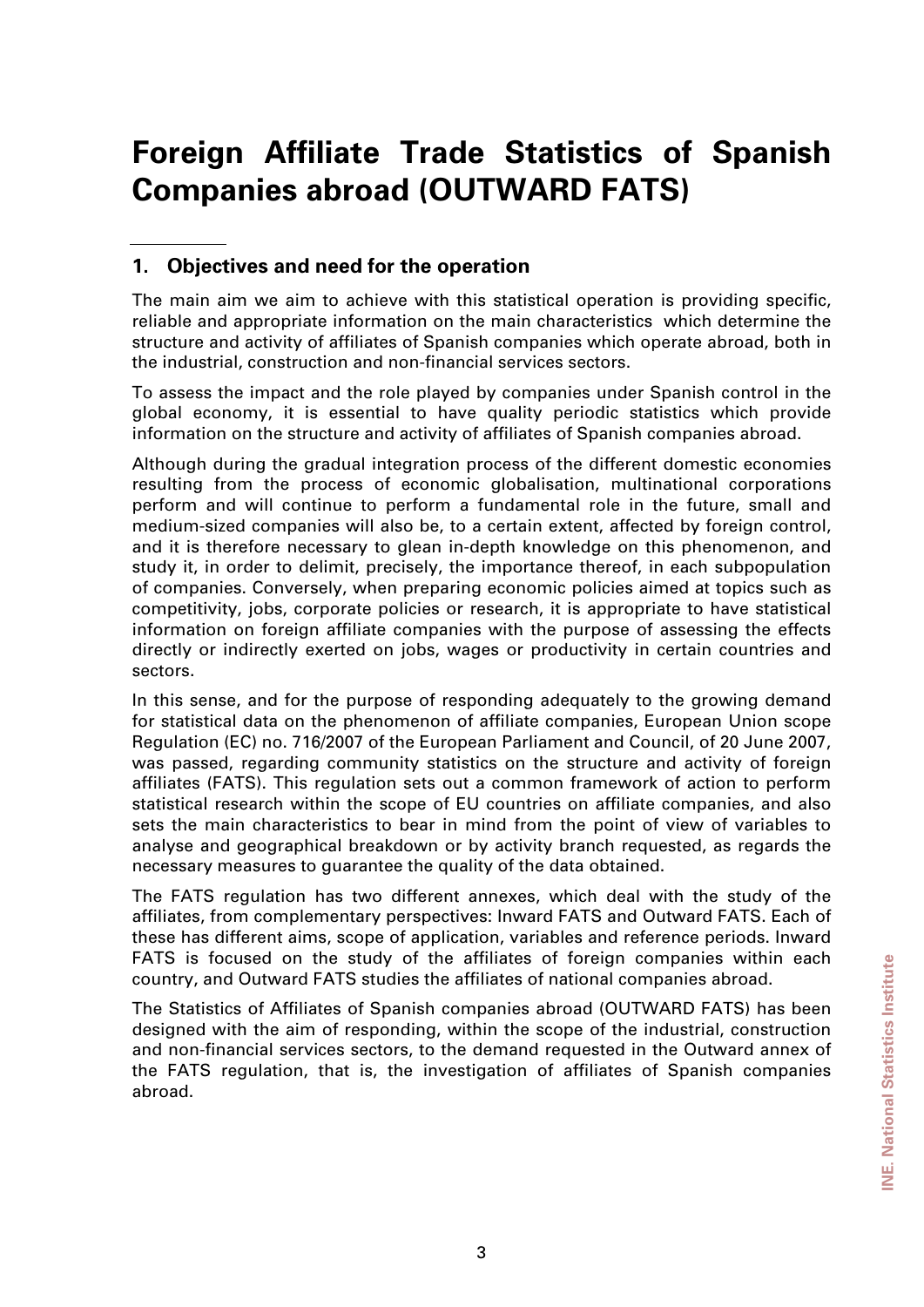## **2 Methodological framework: Source of administrative information**

The INE, aware for some time of the importance of having indicators on affiliates of Spanish companies abroad, has performed during the years prior to the entering into force of the aforementioned European regulation, various pilot studies or surveys on affiliates abroad, which have helped to specify concepts, perfect processes, assess methodologies and highlight possible limitations associated with an investigation of these characteristics.

During the process of methodological implementation of this statistic, other alternatives to data collection have also been assessed by means of specific surveys aimed at reducing wherever possible the administrative burden and response from informant units. The complexity and details of the information requested in this kind of survey and the consequent load increase entailed for companies involved in its preparation, has made it advisable to also investigate methodological formulae based on the use of administrative registers which enable obtaining the necessary information to prepare the results required in European regulations without this increasing the response load of informant units. We have to stress that the reduction in statistical load is a strategic aim of the INE and that, within this line of action, one of the theoretical principles to consider when setting up and carrying out new statistical projects, is encouraging the use of administrative data and giving them priority in relation to collection in the field, as long as we have for this a reliable and suitable administrative source from which we can adequately meet the aims of the investigation.

Consequently, with this consideration and in parallel to pilot studies, the INE explored the possibility of obtaining the necessary information to obtain the results of this statistic from the Registry of Foreign Investments from the Ministry of Economy and Competitivity (MINECO).

This register is formed from the declarations forms that the General Directorate for Trade and Investments and more specifically, the Subdirectorate General for International Trade of Services and Investments , compiles on foreign investment of Spanish companies and Spanish investment in foreign companies both regarding movements and position (stock).

Specifically, in the case of stock of Spanish investment in foreign companies, Spanish resident investors who make investments in foreign companies whose net patrimony is greater than 1,502,530.27 euros (or its equivalent in the currency in which the balance sheet is expressed) and in which the participation of the investor in the capital or total rights to vote is equal or greater than 10%, have to present an annual report regarding the development of investment abroad during the first nine months of each natural year (form D-8). This report will also be presented for investments in foreign companies whose activity is holding participations in capital from other companies regardless of the amount invested. The owners of branches abroad will also present an annual report regardless of the amount invested.

The report contains information obtained on companies participated in by the investor, in addition to companies participated in turn by these. Finally, we attain the third level of the affiliate participation chain although for the latter we collate less information details.

The Registry of Foreign Investments covers transactions on position in direct foreign investment in Spain and direct Spanish investment abroad, annually, and which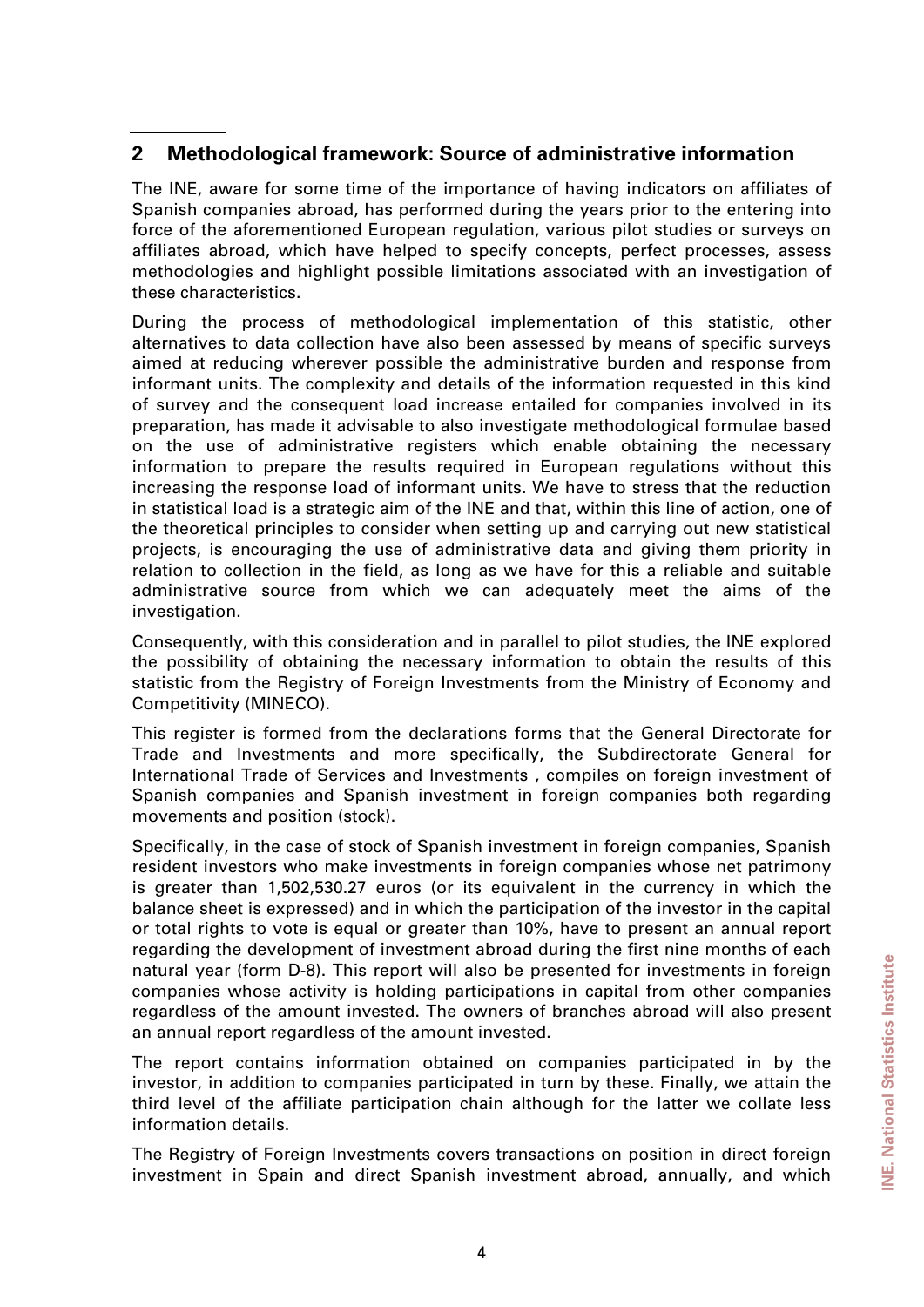appear in the national statistical plan (NSP), and also quarterly and twice yearly disseminated transactions on direct foreign investment in Spain and direct Spanish investment abroad, also present in the NSP.

In addition, statistics on Spanish investments in foreign negotiable shares and foreign investment in Spanish negotiable shares, both movements and stock position, are also obtained from the foreign investments registry.

During meetings held between managers of both institutions (MINECO and INE) possible methodological alternatives, procedures to implement and legal aspects derived from temporary transfer of corresponding files were also discussed.

The subsequent analysis of the information provided by this registry and the comparative studies performed with the pilot surveys stress the quality and wealth of the information as well as the essential role this could play as a source of primary data to comply with OUTWARD FATS aims.

Finally, following the assessment of the different advantages and limitations associated with each one of the procedures we opted to use this administrative source as the most effective method to achieve the aims of this investigation.

Nonetheless, we have to specify that while the data derived from the aforementioned Registry of Investments have to be considered as the primary fundamental basis to generate information, their data have been complemented with information from the European Registry of Groups. [\(\\*\)](#page-4-0) regarding obtaining definitive results from research.

It should be considered that the coverage of affiliates derived from the Registry of Investments is not complete as regards the population of affiliates as, in accordance with current regulations, companies are not obliged to declare in the corresponding administrative forms investments made in companies whose patrimony is less than 1,502,530.27 euros. Nor do they collate the results of affiliates as of the third level of the participation chain. Consequently, it has been necessary to perform an additional estimate process which considered the activity of these affiliates and as of which, by means of the appropriate adjustment process, the definitive results of the statistic can be derived.

To conclude, the design established for the OUTWARD FATS statistic with primary information generated from data from the Registry of Foreign Investments of the Ministry of Economy and Competitivity enables accounting for the reduction in statistical load of companies complying with European regulatory requirements and the dissemination on a national level of the principal results on Spanish affiliates abroad.

## **3. Research scope**

#### POPULATION SCOPE

1

The population under study for this statistic is comprised of companies resident outside Spain which are affiliates of Spanish parent companies and whose main activity is included in sections B to E (industry), F (construction) and G to S, except O

<span id="page-4-0"></span><sup>(\*)</sup>Statistical source prepared by Eurostat with information on the groups of companies from private databases and units responsible for registries of companies in the statistics institutes of different member states as well as EFTA member states.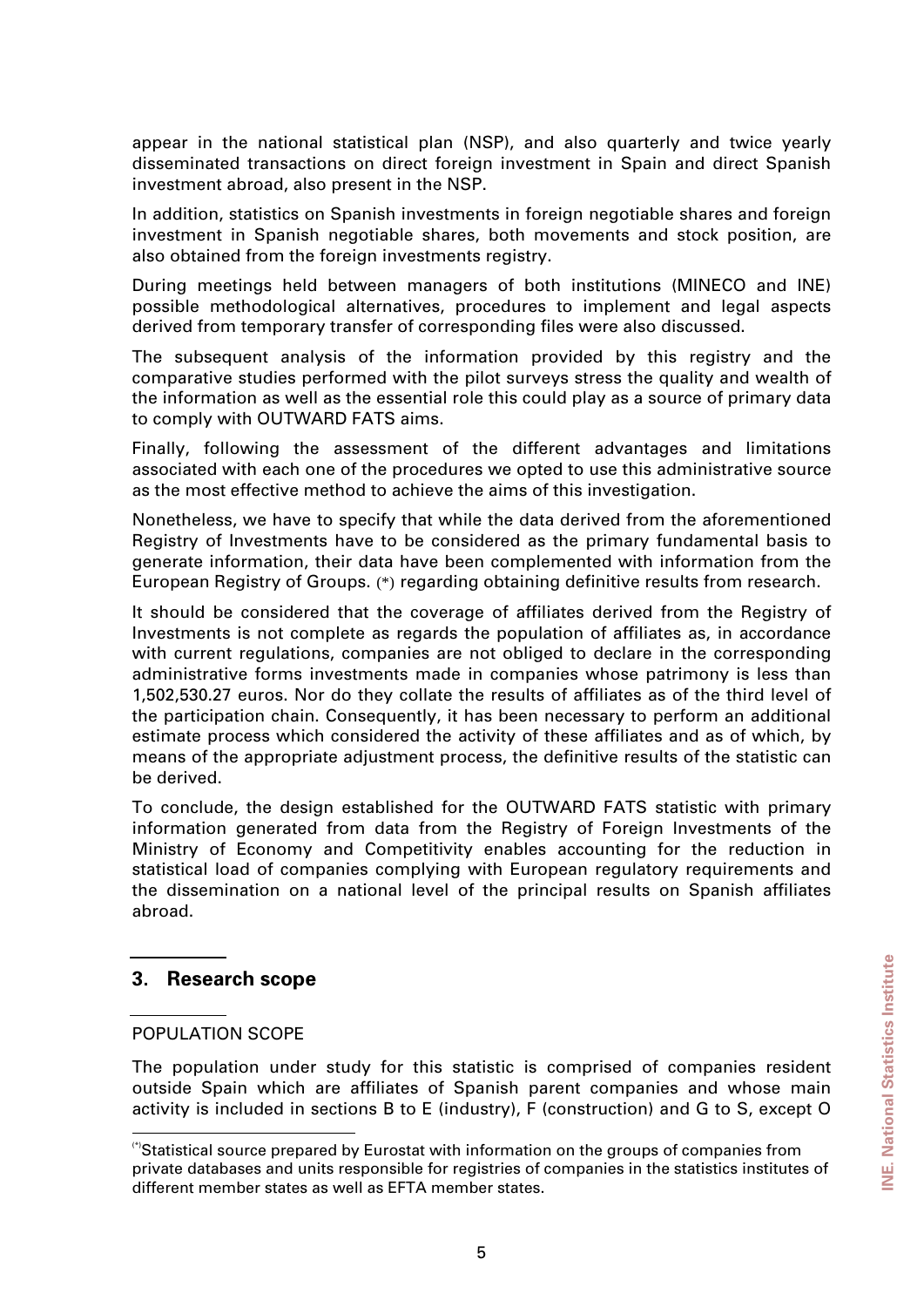(non-financial market services) of the National Classification of Economic Activities (CNAE-09).

We understand affiliate to be a company outside Spain controlled by a Spanish company. In accordance with the Manual of Recommendations regarding "Foreign Affiliates Statistics (FATS)", compiled by the Statistical Office of the European Union (Eurostat), in partnership with the different Member Sates, control is understood to be the ability to determine the general policy of a company, by means of the designation, as necessary, of the appropriate directors. In this sense, company A is considered to be controlled by institutional unit B, when B directly or indirectly controls more than half of the shareholders' vote, or more than half of the shares, of company A. At times, control may be exercised via effective minority control, without holding more than half of the shares or votes, if for example, the percentage, while lower than 50%, is higher than that of any other owner. Control may also be exercised by a Government, by means of a decree or regulation that grants it the ability to determine the policy of the company or the election of directors. Indirect control refers to when this is exercised, not directly, but by means of another affiliate over which the unit has control. That is, if company A controls another company B, and the latter, in turn, controls a third company C, we may deduce that company A indirectly controls company C.

The list of activities (sections) of the CNAE09 which constitute the population scope of the units studied by this statistic is the following:

- B Extractive industries
- C Manufacturing industry
- D Supply of electricity, gas, steam and air conditioning
- E Water supply, sewage, waste management and remediation activities
- F Construction
- G Wholesale and retail trade; repair of motor vehicles and motorcycles
- H Transport and storage
- I Accommodation
- J Information and communications
- L Real estate activities
- M Professional, scientific and technical activities
- N Administrative and support services activities
- P Education
- Q Health and social services activities
- R Arts, recreation and entertainment activities
- S Other services

As for the population of informant units, in accordance with the methodology set out by Eurostat and covered in the manual of recommendations, member states should apply the owner's criteria (UCI.- Ultimate controlling Institutional unit).

The ultimate owner of an affiliate is the institutional unit or company that, proceeding hierarchically upwards along the chain of control of said affiliate, exercises control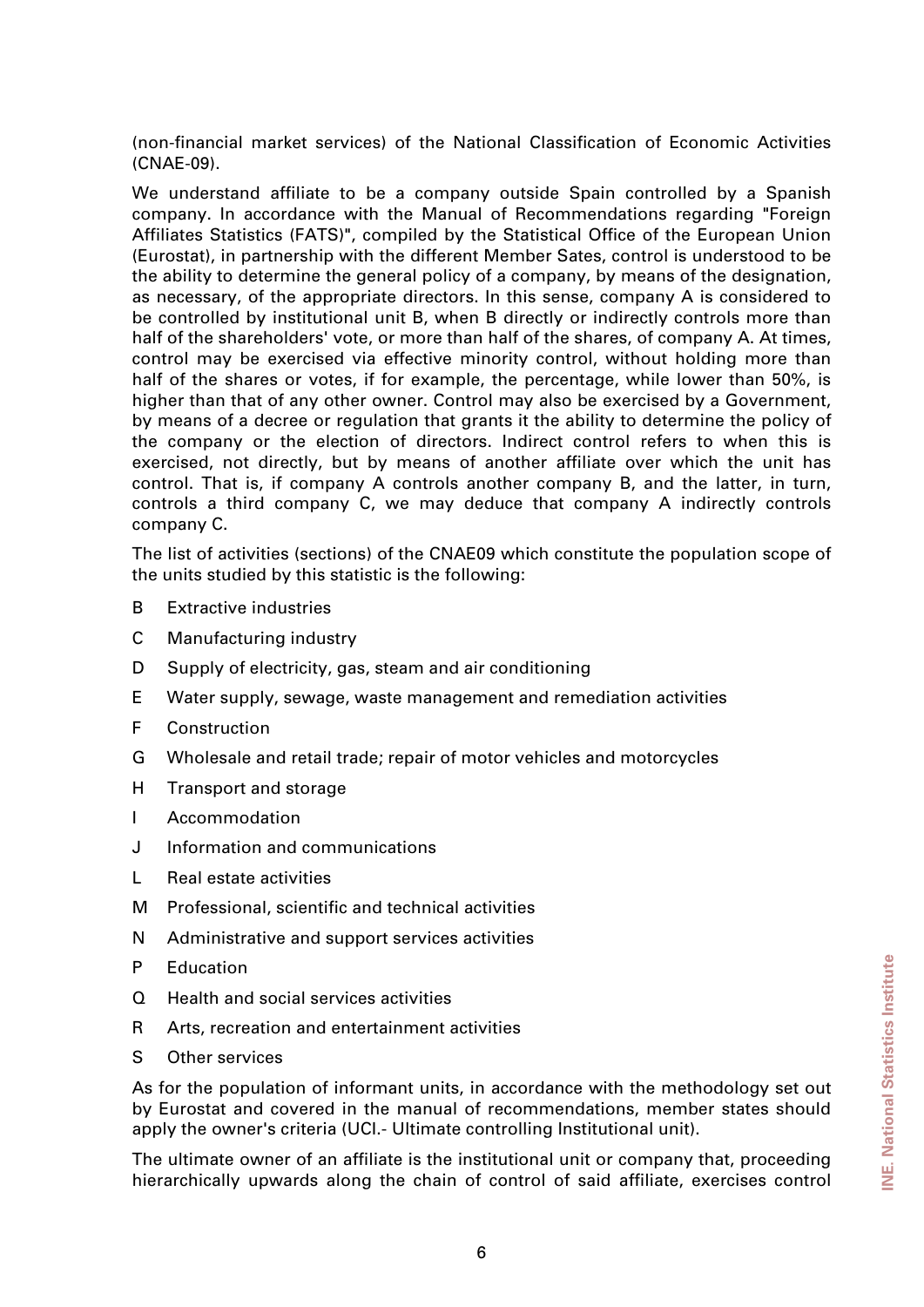over itself, not being controlled, in turn, by any other unit. Therefore, each country should provide the results of the affiliates abroad, whose parent company or ultimate owner is resident in their territory.

Therefore, in our case, only results of affiliates abroad of parent companies ultimately owned by Spaniards are included in this statistic.

This approach aims to homogenise results on a European level, thereby avoiding gaps or duplicate information between the different member states.

#### GEOGRAPHICAL SCOPE

From the geographical point of view, the statistic refers to resident affiliates outside Spain both inside and outside the European Union.

#### TIME FRAME

The statistic is annual and the economic data obtained are also annual and refer to the corresponding reference year.

#### **4. Statistical units**

The basic analysis unit is the company or branch under Spanish control.

A company is considered to be all legal entities that constitute an organisational unit that produces goods and services, and that enjoys a certain autonomy in decisionmaking, mainly at the time of using the available current resources.

We understand branch to be the local unit with own legal identity controlled by a Spanish unit.

We consider statistical units from the survey of affiliate companies or branches of Spanish companies, located outside Spain and whose principal economic activity is included, in accordance with the CNAE-09, in some of the sectors investigated (industry, construction, trade and remaining non-financial market services)

### **5. Classification and study variables**

The following lists the classification variables used in the breakdown of the data offered in this survey.

#### Economic activity

The economic activity carried out by a company is defined as the creation of added value through the production of goods and services.

Statistical units often perform several activities which may be classified into different classes of the National Classification of Economic Activities. In general, the activities performed by an economic unit may be one of three types: main, secondary and auxiliary activities. The main activity is differentiated from the secondary, as it is this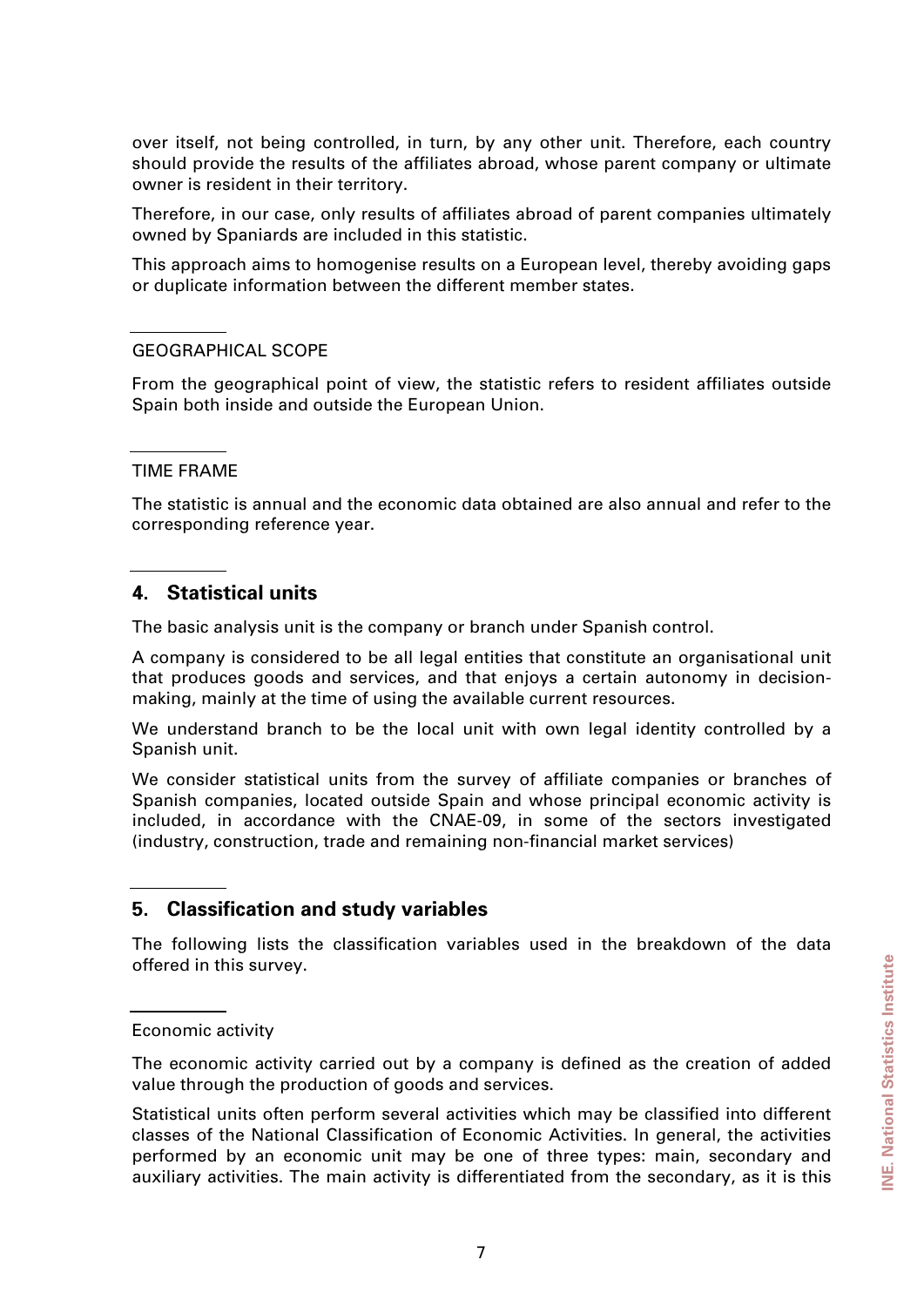activity which generates the greatest added value. In turn, auxiliary activities are those which generate services not sold on the market and which only serve the unit on which they depend (administration department, transport or storage services).

Affiliate companies are classified based on their principal activity, that is, the one which provides the most added value. Nevertheless, faced with sometimes difficult task for companies of calculating or estimating this variable, if such information is not available, the main activity shall be considered that which generates the greatest production value, or failing this, that which requires the greatest number of employees.

From the perspective of the dissemination of results, two different breakdown levels are established for the activity of the affiliate companies:

 Classification of the affiliate companies according to the aggregate activity sector.

Four major sectors are considered:

Industry

**Construction** 

**Trade** 

Market

Given the importance and the specific characteristics of the trade sector, it has been considered convenient, for the purposes of the dissemination of the results of this survey, to grant this sector its own entity, and to consider it, from an analytical viewpoint, as a sector that is differentiated from the rest of the non-financial market services, which remain, in turn, encompassed within the generic concept of services.

 Classification of the affiliate companies, according to the broken down branch of activity.

The different branches of activity considered within each sector are the following:

*Industry* 

Extractive industries (CNAE 05-09)

Manufacturing industry (CNAE 10-33)

Supply of electricity, gas, steam and air conditioning (CNAE 35)

Supply of water, sewage activities, management of waste and decontamination (CNAE 36-39)

*Construction* 

Construction of buildings (CNAE 41)

Civil engineering (CNAE 42)

Specialised construction activities (CNAE 43)

*Trade* 

Sale and repair of motor vehicles and motorcycles and retail trade (CNAE 46,47)

Retail trade, except motor vehicles and motorcycles (CNAE 47)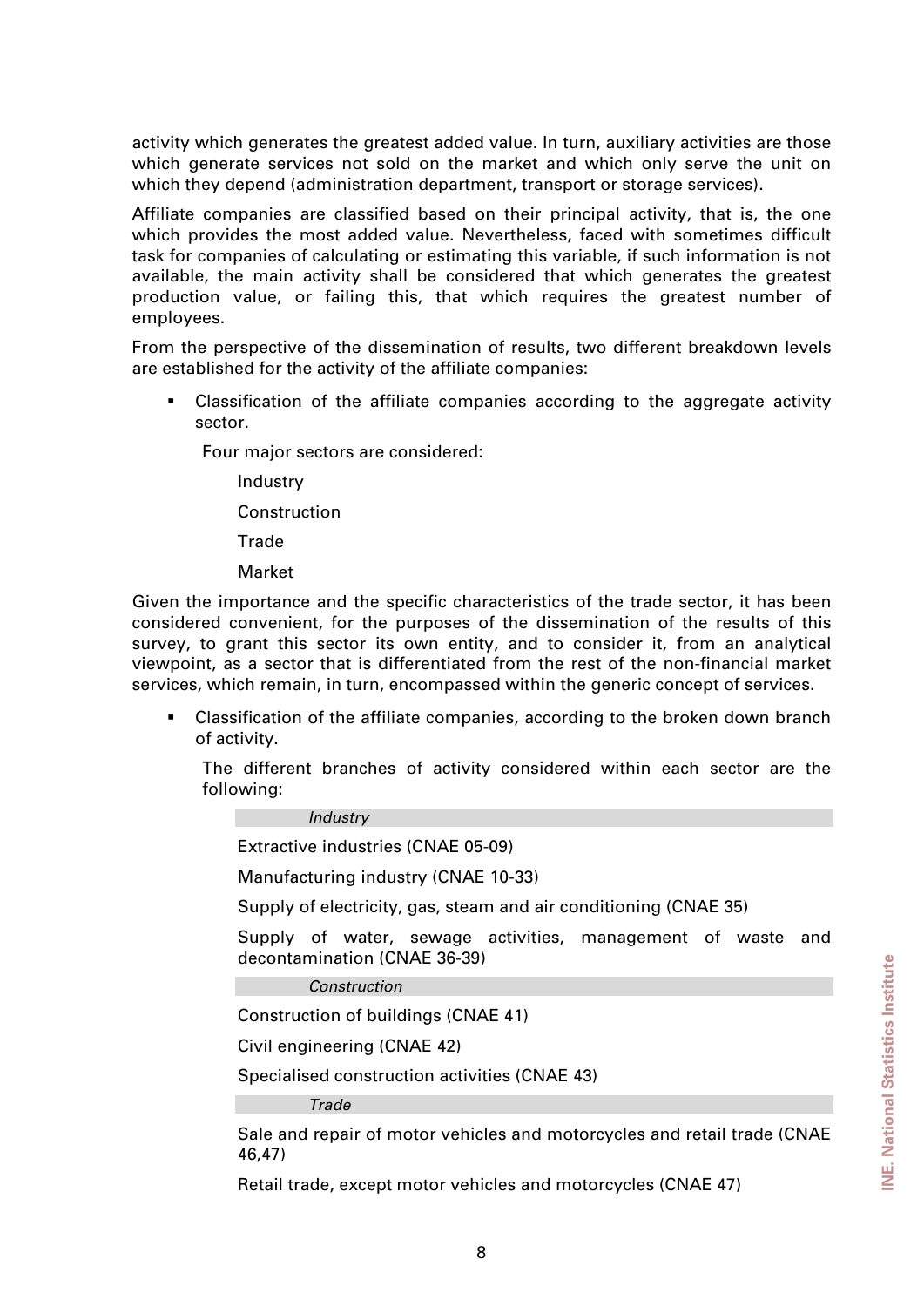#### *Market*

Transport and storing (CNAE 49-53) Accommodation (CNAE 55, 56) Information and Communication (CNAE 58-63) Real estate activities (CNAE 68) Professional, scientific and technical activities (CNAE 69-75) Administrative and support service activities (CNAE 77-82) Other services activities (CNAE 85-88,90-96)

#### COMPANY SIZE

The dimension or size of the companies is one of the most significant variables at the time of studying their behaviour, and analysing the results of a given research. The dimension of a company may be established in terms of different variables (turnover, production value, employment, etc.). For this statistic we have opted to consider the average number of employees as the reference variable to determine the size of the companies.

For the purposes of the dissemination of the results, two different breakdown levels are established for the company size variable:

Classification of the affiliate companies, according to aggregate size:

| Microcompany | 0 - 9 employees       |
|--------------|-----------------------|
| Small        | 10 - 49 employees     |
| Medium-sized | 50 - 249 employees    |
| Large        | 250 or more employees |

- Classification of the affiliate companies, according to the broken down size bracket:
	- Fewer than 10 employed persons
	- 10 to 19 employed persons
	- 20 to 49 employed persons
	- 50 to 99 employed persons
	- 100 to 249 employed persons
	- 250 to 499 employed persons
	- 500 to 999 employed persons
	- 1000 or more employed persons

GEOGRAPHICAL COUNTRY OR AREA OF THE FOREIGN AFFILIATE

The results tables also provide information on the principal variables by geographical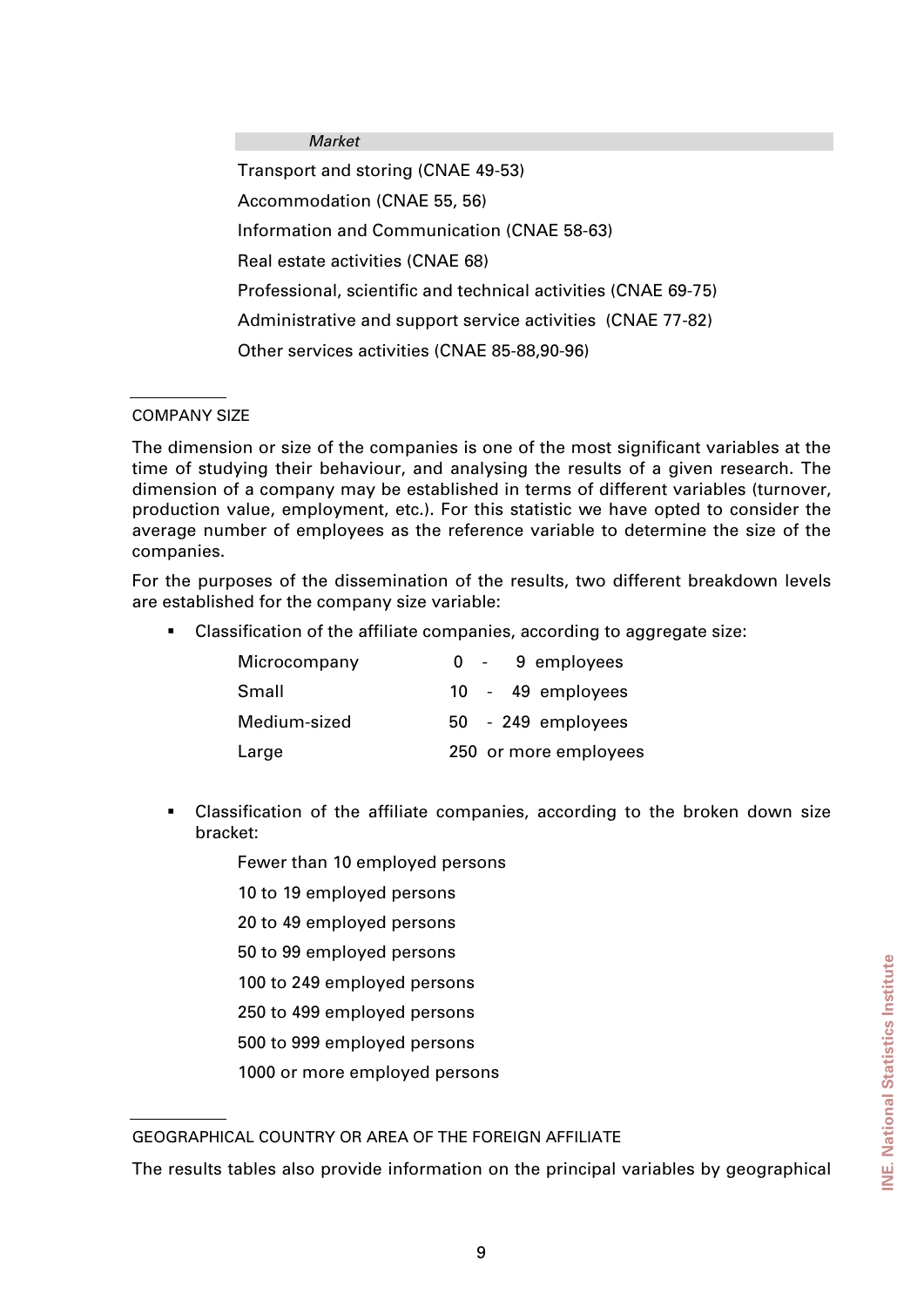area of residence of the affiliate abroad. In certain cases, and depending on their importance, the information offered is presented broken down by the affiliate's country of residence.

For the purposes of the dissemination of the results, two different breakdown levels are established for the geographical area of the company variable:

 Classification of the affiliate companies, according to aggregate geographical area:

EUROZONE

Rest of the European Union

The rest of Europe

America

The rest of the world

- Classification of affiliate companies according to the affiliate's country of residence:
	- Total Europe

Total European Union

Total Eurozone

- Germany
- Austria

Belgium

France

Italy

**Netherlands** 

Portugal

Rest of Eurozone

Poland

The United Kingdom

The Czech Republic

Romania

Rest of the European Union

Switzerland

The rest of Europe

Total America

Argentina

- Brazil
- Chile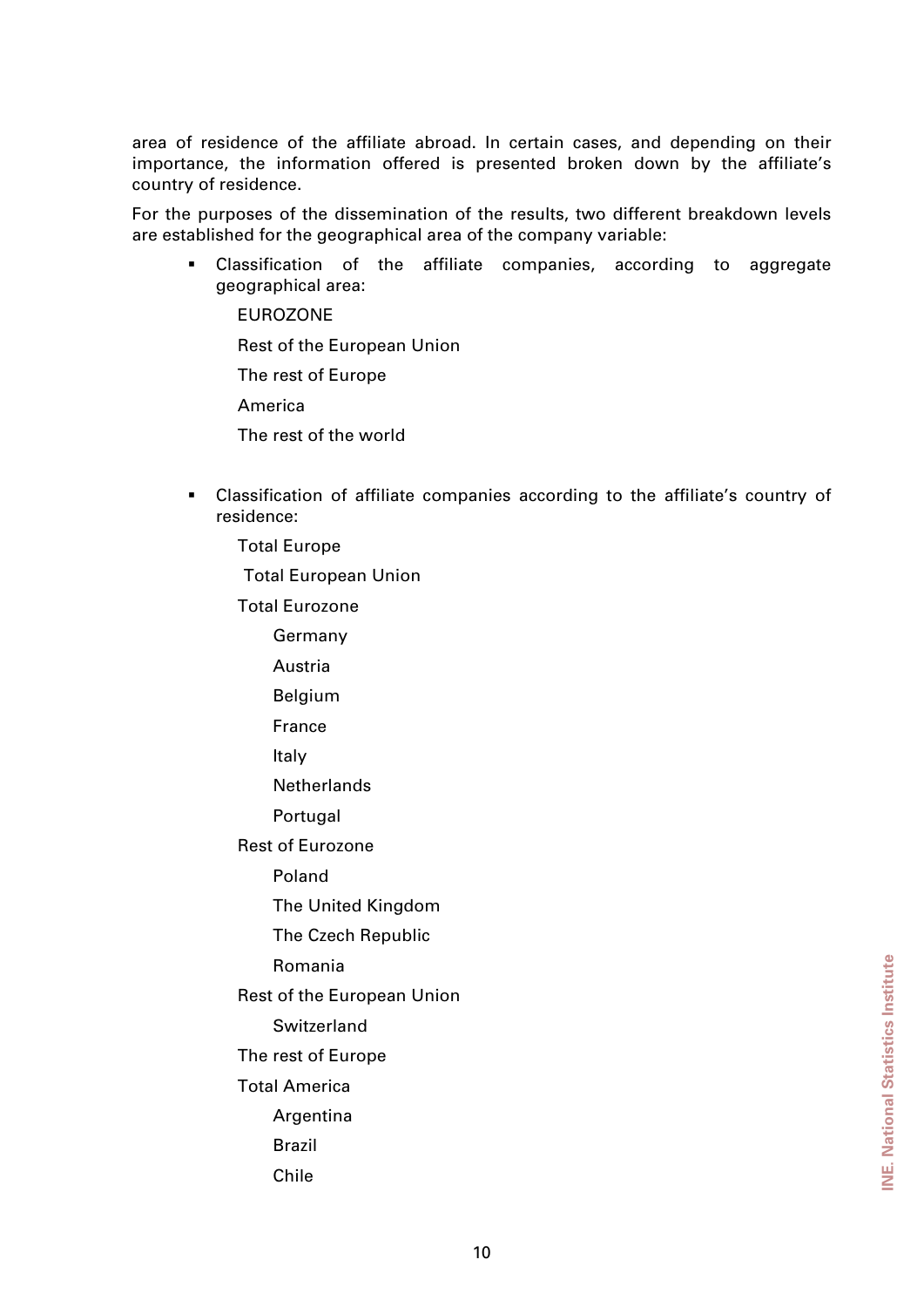Colombia United States Mexico Peru Venezuela Rest of America Total Asia China Rest of Asia Total Africa and Oceania

Regarding the study variables, information is collected on the number of affiliate companies in addition to turnover and employees.

With the purpose of helping to better understand and interpret the results presented in the tables, the definitions of the main variables are included below:

#### NUMBER OF AFFILIATESAFFILIATES

We account for the number of units considered affiliate companies or branches of Spanish companies abroad, whose main economic activity is included, in accordance with CNAE-09, in some of the sectors investigated (industry, construction, trade and remaining non-financial market services).

Only those units which have generated a turnover or jobs during the reference period are considered. Inactive units, be they temporary or definitive, are not accounted for. They only include active units for at least one portion of the reference period.

#### **TURNOVER**

Turnover comprises all amounts invoiced by the observation unit during the reference period, which corresponds to the commercial sales of goods and services supplied to third parties.

The assessment of turnover considers all the taxes on goods and services invoiced by the unit with the exception of VAT invoiced by the unit to its customers or other similar deductible taxes collected in stages but fully levied on the end user. It also includes other costs (transport, packaging, etc.) paid by the client, even if they are specified separately in the purchase invoice. However, possible reductions, sales and price discounts, as well as the value of returned packages, must be deducted from the total amount.

Not included in turnover are subsidies, other operating expenditure, nor financial, extraordinary revenue or others which affect the result for the year.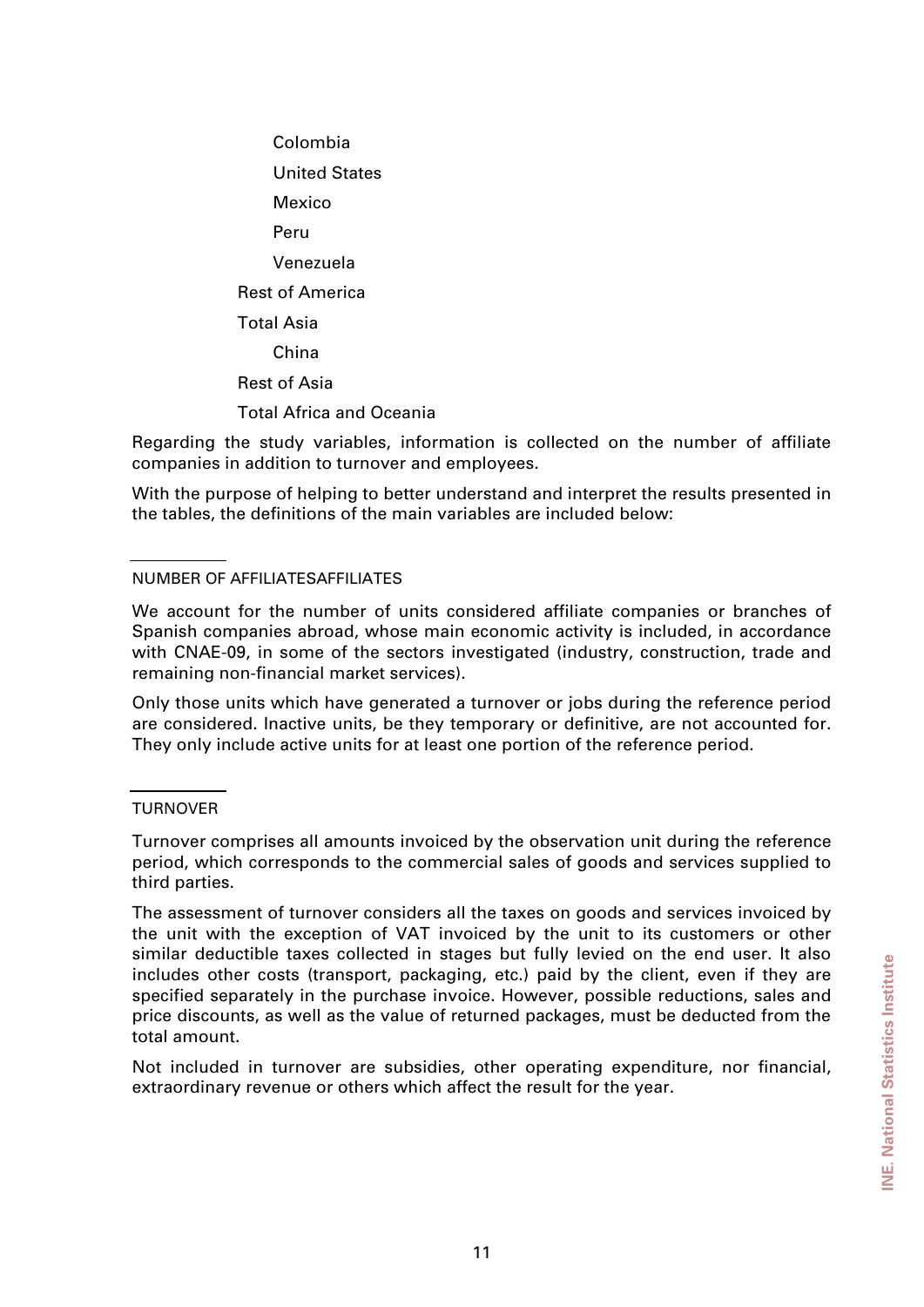#### EMPLOYEES

Employed persons are understood to be the group of permanent and temporary employed persons who, during the reference year of the data, were carrying out paid or unpaid work for the company, and belonging to and being paid by said company.

We include people with sick leave, remunerated holidays, occasional unpaid sick leave, people on strike, etc. in addition to part time workers considered as such according to the laws of the country at issue and which appear on the company's payroll, in addition to seasonal workers, apprentices or people who work at home, but who are included on the company's payroll.

They also include owners who work regularly in the unit, in addition to family assistants who also work regularly in the unit.

Excluded however, is labour made available by the company by other companies agencies and remunerated by the latter; persons who are carrying out maintenance or repair work in some of the company premises or establishments and being paid by other companies; as well as persons on sabbatical, unlimited leave or retired.

## **6. Data processing**

#### OBTAINING OF INFORMATION

The results of the Foreign Affiliates Trade Statistic affiliates (OUTWARD FATS) are prepared based on administrative information from the Registry of Foreign Investments and, more specifically, the transaction Direct Spanish Investment abroad (Position)

This transaction performed by MINECO compiles information on investments in their affiliates, "holdings" and foreign companies whose net equity is greater than 1,502,530.27 euros and in which the participation of the Spanish investor is equal or greater than 10%. The form for questionnaire D-8, included within the forms for declarations of foreign investments, covers both turnover and number of employees, in addition to the variables principal activity and country of residence of companies up until the second level of the participation chain.

From basic information provided by this source we perform processing and filtering of data with the aim of adapting this information to the population scope of OUTWARD FATS, both regarding the population under study and the informant population. The population under OUTWARDS FATS study is a subset of the IED as only those companies or branches in which the Spanish investor has a majority participation (that is, affiliates) form part of this. Conversely, to adapt to recommendations included in the recommendations manual regarding the informant population, those affiliates whose ultimate owner is not Spanish, have to be excluded.

#### ESTIMATE OF RESULTS

With the purpose of completing the coverage of OUTWARD FATS and guaranteeing more adaptability to the reality of its results, and given that the basic information does not fully cover the population scope set out in European regulations as a consequence of the threshold set by net wealth and absence of available information as of level 3 of